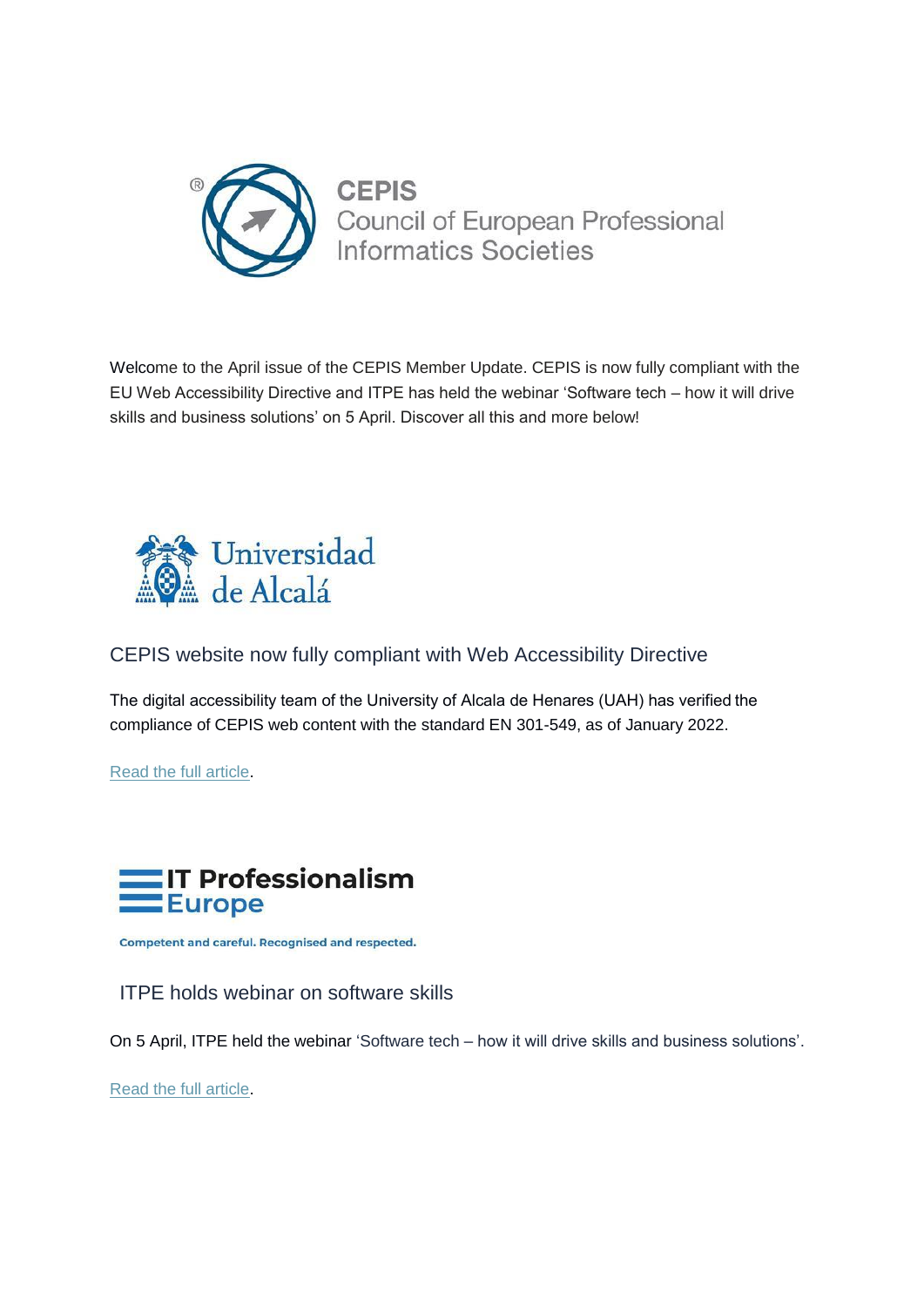

## New 'DigComp 2.2' released

The European Commission has released the updated Digital Competence Framework for Citizens – DigComp 2.2.

[Read the full article.](https://cepis.cmail19.com/t/j-l-zuyjhtd-djlrwtidj-t/)



'Ethics as a Service' – bringing Ethical AI from principle to practice

The increase in the use of Artificial Intelligence (AI) has proliferated discussion on its ethical aspect.

[Read the full article.](https://cepis.cmail19.com/t/j-l-zuyjhtd-djlrwtidj-i/)